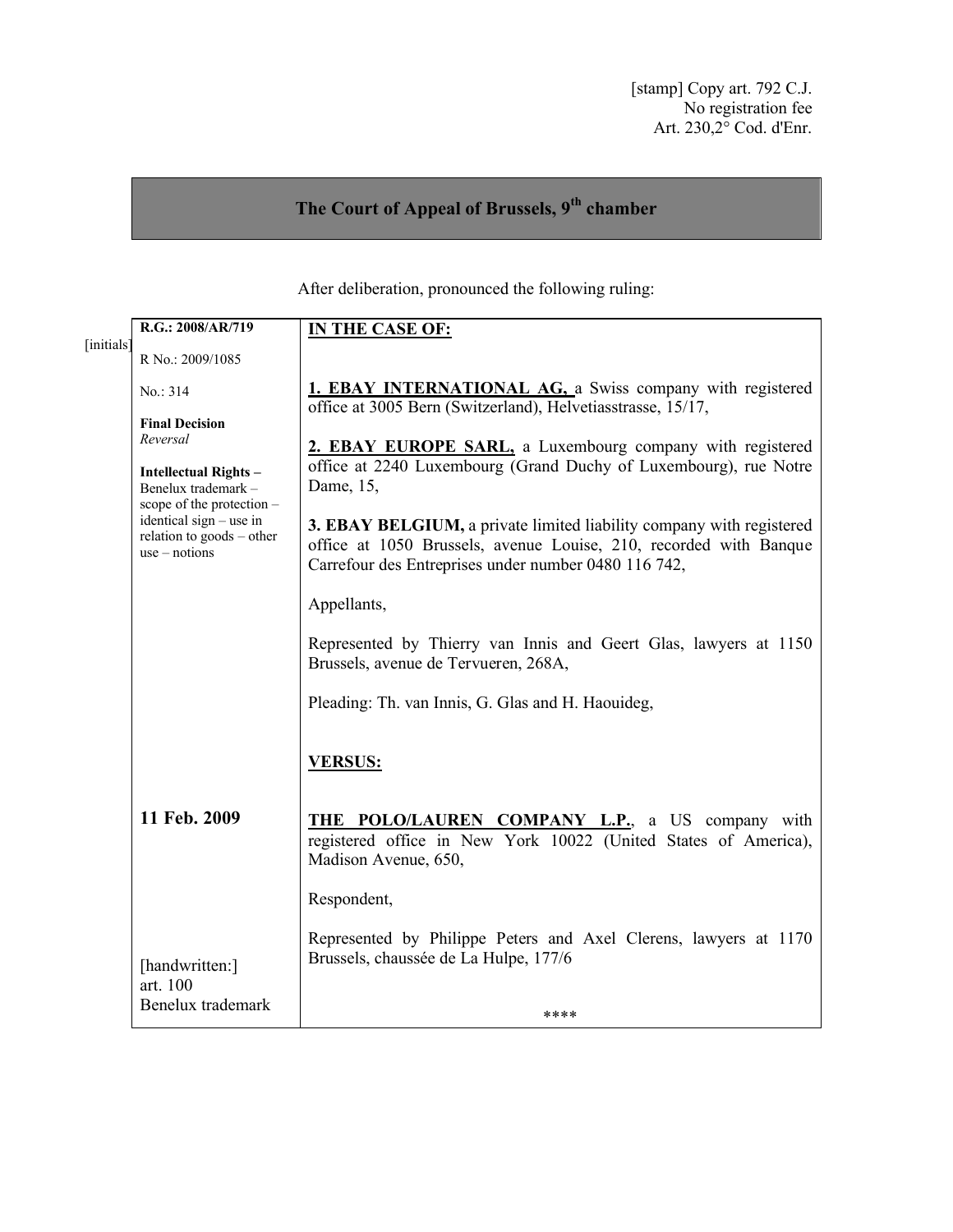# **I. DISPUTED DECISION**

The appeal is from the judgment pronounced in adversarial proceedings on January 24, 2008 by the president of the commercial court of Brussels.

The parties do not produce any service document of this judgment.

# **II. PROCEEDINGS BEFORE THE COURT**

The appeal is filed by request, deposited by eBay International, eBay Europe and eBay Belgium (hereinafter together "eBay") with the office of the court on March 13, 2008.

The proceeds are adversarial.

Article 24 of the law of June 15, 1935 on the use of languages in judicial matters is applied.

### **III. FACTS AND BACKGROUND OF THE PROCEEDINGS**

1. The Polo/Lauren Company L.P. (hereinafter "Ralph Lauren") is the proprietor of the following word and semi-figurative trademarks:

**11 Feb. 2009**

- · The word trademark "Ralph Lauren", registered on May 16, 1995 under number 573083;
- The semi-figurative trademark, registered on December 29, 1994 under number 564607:

| ſ<br>□<br><b>RALPH</b> | s<br>LAUREN |  |
|------------------------|-------------|--|
|                        |             |  |

These trademarks are registered for products in class 3, i.e. perfumes, cosmetics and/or other beauty products. The "*Ralph Lauren"* and "*Polo Sport*" perfumes are distributed in Europe by the L'Oreal group.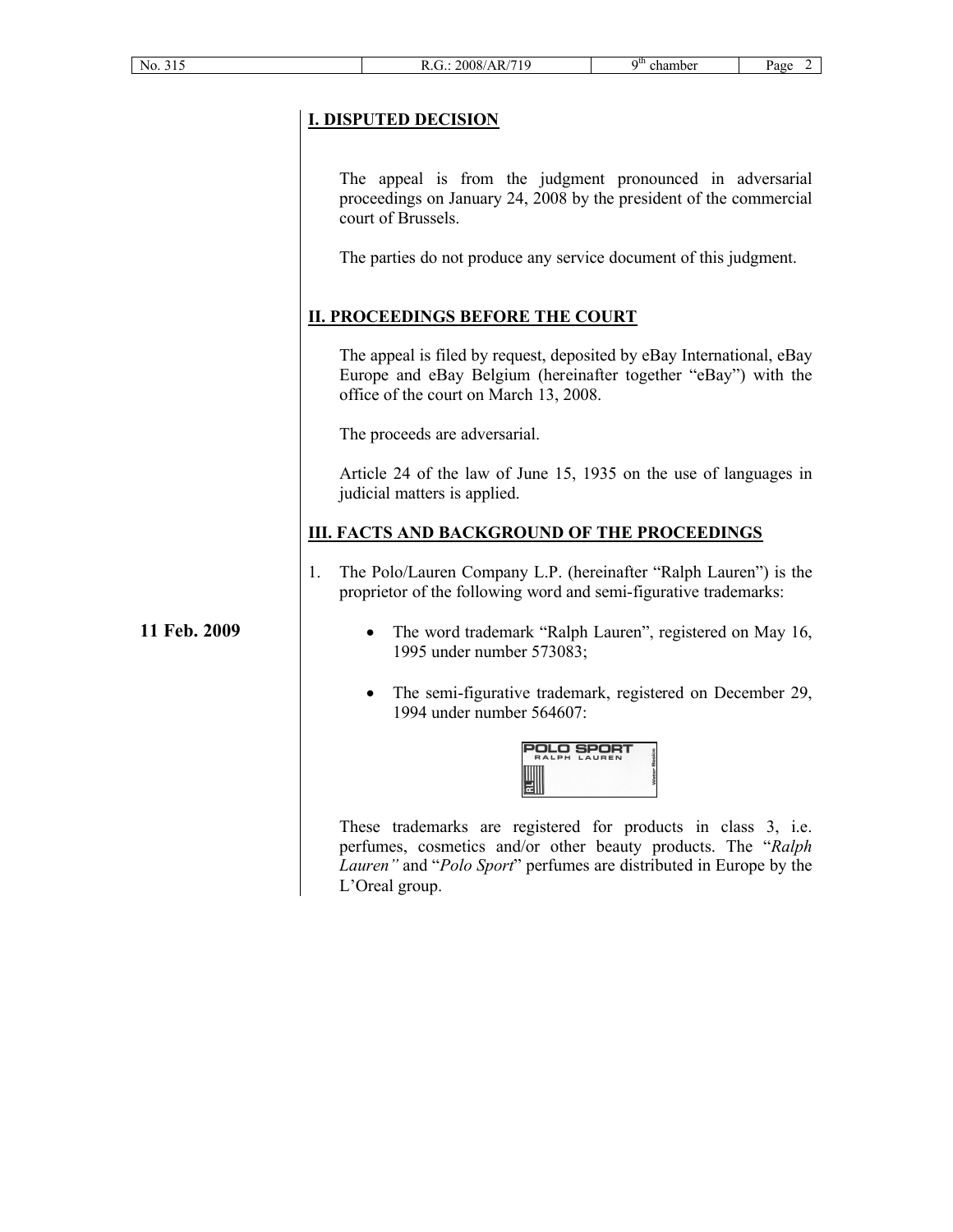2. eBay operates several internet sites whose object is to put in contact sellers who offer for sale all sorts of products with potential buyers who buy them through auctions or at a fixed price.

The revenue of eBay originates from the price payable by the seller to place an ad and from a commission on the final transaction.

eBay uses *AdWords* to facilitate the referral of internet users to its site. The *AdWord* is an advertising system created by the *Google* search engine, which consists of inserting on the result page, through a predefined word, a hyperlink that sends to the site of an advertiser. The purchase of these *AdWords* results from a transaction between Google and the advertiser.

Thus, in the case at hand, eBay purchased from Google the keywords "*Ralph Lauren"* and "*Polo Sport*". When an internet user types these words in the Google search engine, the following links appear automatically to the right of the screen, displaying the results of the search:

| Liens commerciaux |  |
|-------------------|--|

Liens commerciaux

#### Polo-sport

Un choix immense de grandes marques On trouve de tout sur eBay.be! www.eBay.be

**Ralph Lauren** Toutes les grandes marques! disponibles à petits prix www.eBay.be

Then, by merely clicking on the eBay hyperlink, the user is sent to its site, and more particularly to the first page of the category "Clothing and Accessories" containing the list of all types of clothing, bags, shoes and other fashion accessories which are offered for sale. To find the products marked *Ralph Lauren*, the user needs to type this word in the search field, which is at the top of this page.

It is also possible to access directly the page containing the products marked *Ralph Lauren* by typing the following words, "eBay Ralph Lauren", in the Google search engine.

3. By writ of summons of July 24, 2007, Ralph Lauren called eBay before the president of the commercial court of Brussels, sitting in urgent proceedings, pursuant to the law of July 14, 1991 on trade practices and the protection and information of consumers.

It requested to find that, by using the trademarks "*Ralph Lauren*" and "*Polo Sport*" as "AdWords" on [www.google.be,](www.google.be) eBay violates article 2.20.1.d of CBPI and therefore commits acts contrary to honest use in commercial matters pursuant to articles 93 and 94 LPCC and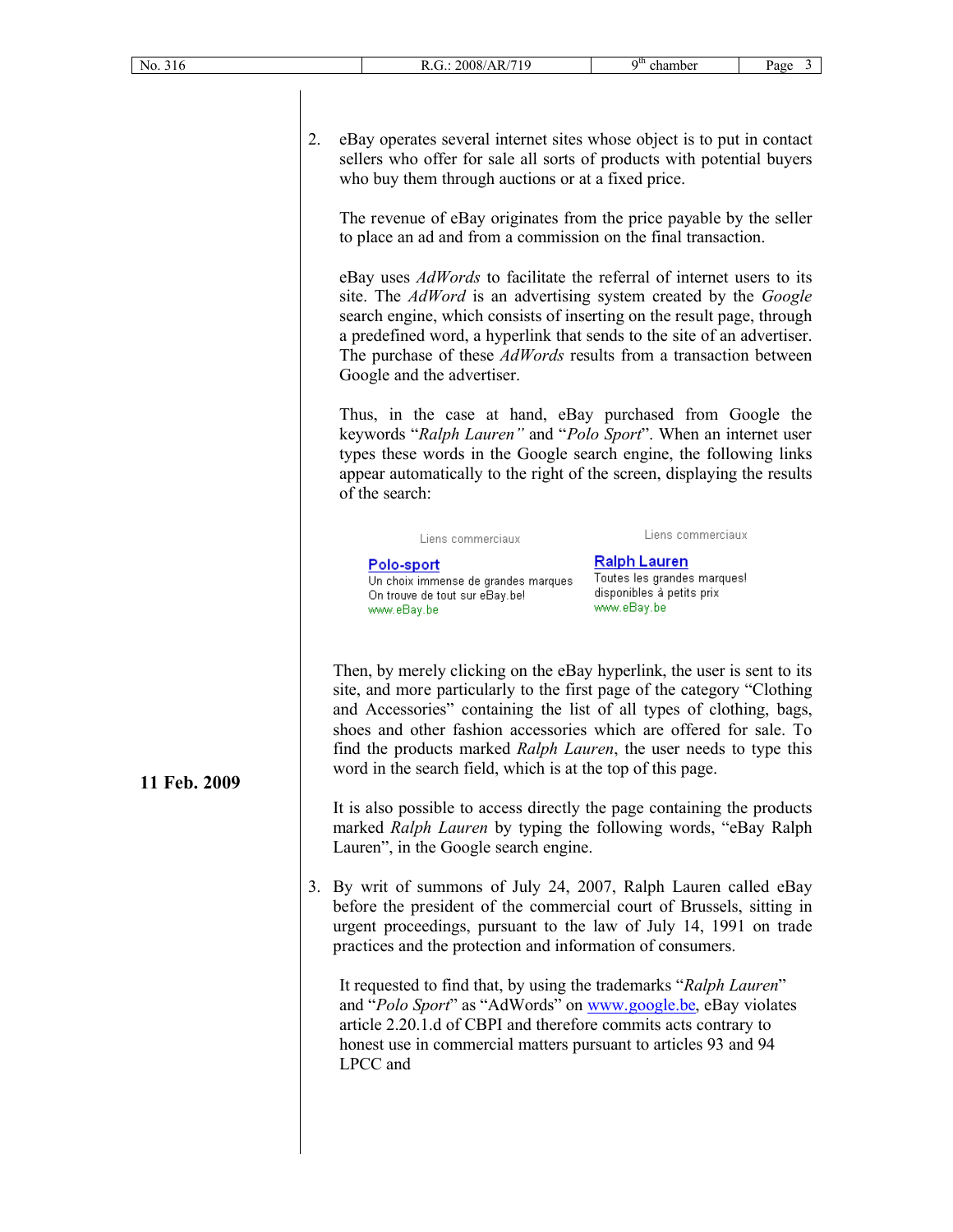| No. 317      |    |                                                                                                                                                                                                                                                                                                                                          | R.G.: 2008/AR/719                                                                                                                                                                                                                                                                                                                                                                                                                                                                                                                                                                                         | $9th$ chamber | Page 4 |  |
|--------------|----|------------------------------------------------------------------------------------------------------------------------------------------------------------------------------------------------------------------------------------------------------------------------------------------------------------------------------------------|-----------------------------------------------------------------------------------------------------------------------------------------------------------------------------------------------------------------------------------------------------------------------------------------------------------------------------------------------------------------------------------------------------------------------------------------------------------------------------------------------------------------------------------------------------------------------------------------------------------|---------------|--------|--|
|              |    |                                                                                                                                                                                                                                                                                                                                          | damages its professional interests. It requests its sentencing:                                                                                                                                                                                                                                                                                                                                                                                                                                                                                                                                           |               |        |  |
|              |    | In the main order, to cease all use of the "Ralph Lauren" and<br>"Polo Sport" trademarks, as well as any other trademark of<br>Ralph Lauren as "AdWord", under penalty of a daily fine of<br>12,500 EUR for each day eBay fails to comply with this order<br>starting from the date on which the judgment to be pronounced is<br>served; |                                                                                                                                                                                                                                                                                                                                                                                                                                                                                                                                                                                                           |               |        |  |
|              |    |                                                                                                                                                                                                                                                                                                                                          | In a subsidiary order, to cease all use of the trademarks "Ralph"<br>Lauren" and "Polo Sport", as well as any other trademark of<br>Ralph Lauren, as "Adwords" or "sponsored links", without<br>limiting this link to legitimate sales of original goods bearing the<br>trademarks "Ralph Lauren" and "Polo Sport" put on the market<br>in the European Economic Area by Ralph Lauren or with its<br>consent, subject to the payment of a penalty of 12,500 EUR for<br>each day eBay fails to comply with this order starting from the<br>date on which the decision to be pronounced is served;          |               |        |  |
| 11 Feb. 2009 |    |                                                                                                                                                                                                                                                                                                                                          | It also requests an order of publication of the judgment to be<br>rendered at the choice of Ralph Lauren, at the expense of eBay, the<br>expenses being recoverable upon simple presentation of the<br>invoices, including pro forma invoices.                                                                                                                                                                                                                                                                                                                                                            |               |        |  |
|              |    |                                                                                                                                                                                                                                                                                                                                          | The lower judge partially granted the petition and ordered eBay to<br>stop using the "Ralph Lauren" and "Polo Sport" trademarks, as well<br>as any other Ralph Lauren trademark as "AdWord" or "sponsored<br>link" without limiting the access link to sales of "Ralph Lauren" and<br>"Polo Sport" trademarks put on the market in the European<br>Economic Area by Ralph Lauren or with its consent, under penalty<br>of a daily fine of 12,500 EUR for each day eBay fails to comply<br>with this order starting from the date on which the decision to be<br>pronounced is served.                     |               |        |  |
|              | 4. |                                                                                                                                                                                                                                                                                                                                          | eBay appealed this decision, which it asks the court to reverse.                                                                                                                                                                                                                                                                                                                                                                                                                                                                                                                                          |               |        |  |
|              |    |                                                                                                                                                                                                                                                                                                                                          | Secondarily, Ralph Lauren states that it is not opposed to the order<br>to cease to be specified as follows:                                                                                                                                                                                                                                                                                                                                                                                                                                                                                              |               |        |  |
|              |    |                                                                                                                                                                                                                                                                                                                                          | "We sentence the appellants to cease all use of the trademarks<br>"Ralph Lauren" and "Polo Sport", as well as any other<br>trademark of Ralph Lauren, as "Adwords" or "sponsored links",<br>without limiting this link to legitimate sales of original goods<br>bearing the trademarks "Ralph Lauren" and "Polo Sport" put<br>on the market in the European Economic Area by the<br>Respondent or with its consent, subject to the payment of a<br>penalty of 12,500 EUR for each day eBay fails to comply with<br>this order starting from the date on which the decision to be<br>pronounced is served" |               |        |  |
|              |    |                                                                                                                                                                                                                                                                                                                                          |                                                                                                                                                                                                                                                                                                                                                                                                                                                                                                                                                                                                           |               |        |  |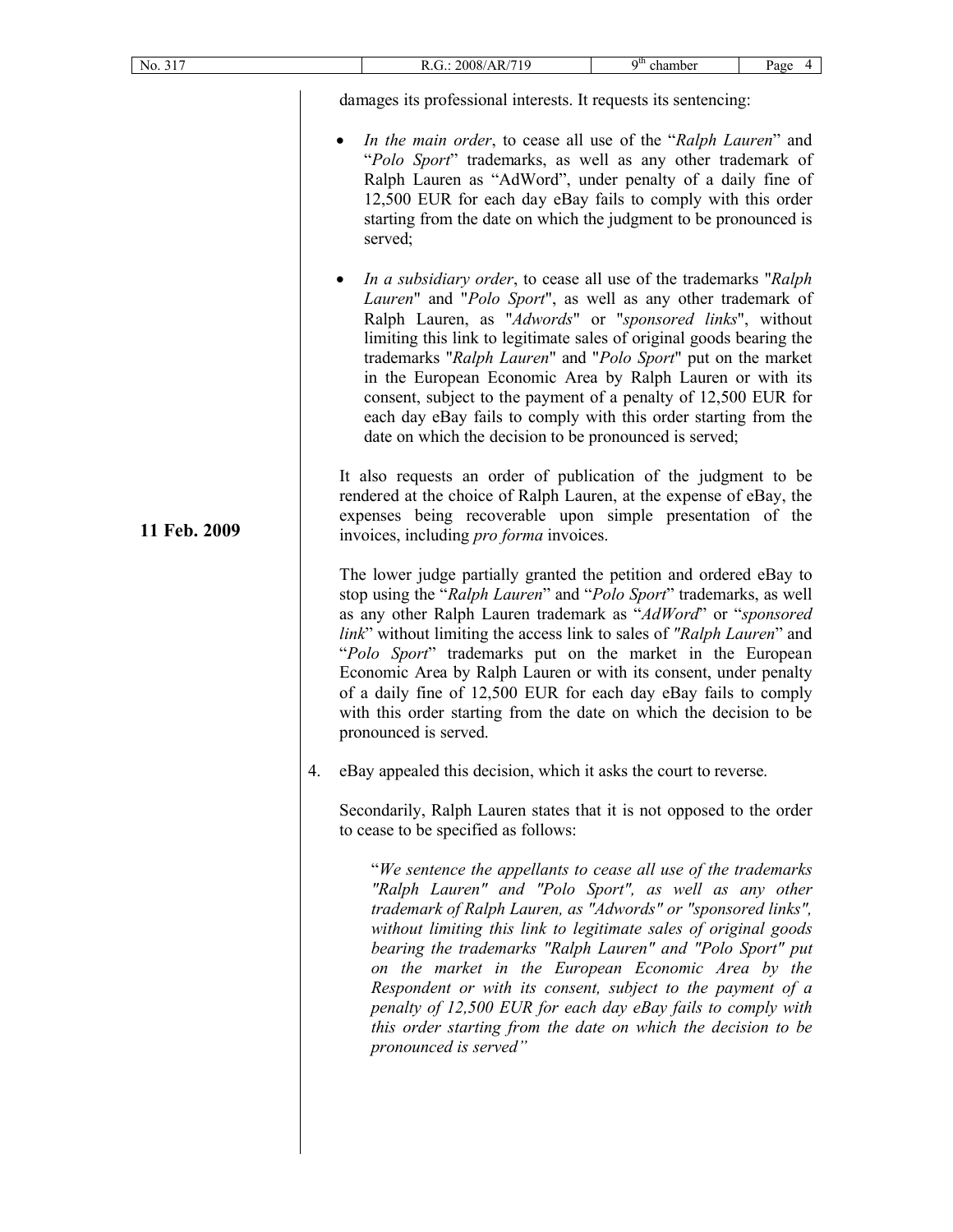# **IV. DISCUSSION**

# **1. – On the request for filing additional arguments**

5. In the hearing of November 19, 2008, the counsel of Ralph Lauren requested to be able to file additional arguments in order to give his opinion on the legal documentation filed by the counsel of eBay.

Since the legal documentation in question does not constitute a new and pertinent exhibit or fact pursuant to article 748 § 2 of the Judicial Code, there are no grounds to delay the outcome of the debates by authorizing the parties to file new written arguments.

On the other hand, the respondent – which did not oppose the filing of this documentation about which it was aware – was invited by the court to present its causes of action and arguments verbally in this regard, and was able to explain itself at length. Consequently, it cannot be sustained that on that occasion its defense rights would have been impaired.

# **2. On the use of the trademark for purposes other than to distinguish goods**

6 Ralph Lauren sustains that eBay uses its trademarks for the only purpose of advertising its site, since the hyperlink that appears in the AdWords bought for it sends to a general page of its site and not to "*Ralph Lauren*" or "*Polo Sport*" goods.

It intends to apply article 2.20.1.d of CBPI, which states that:

"*1. The registered trade mark shall confer on the proprietor exclusive rights therein. Without prejudice to the possible application of common law in matters of civil liability, the exclusive right entitles the proprietor of the trade mark to prevent all third parties not having his consent:*

*[…]*

*d. from using of a sign other than for the purposes of distinguishing goods or services, where use of that sign without due cause takes unfair advantage of, or is detrimental to, the distinctive character or the repute of the trade mark."*

This provision results from the transposition into national law of article 5.5 of the first directive of the Council (89/104/EC) of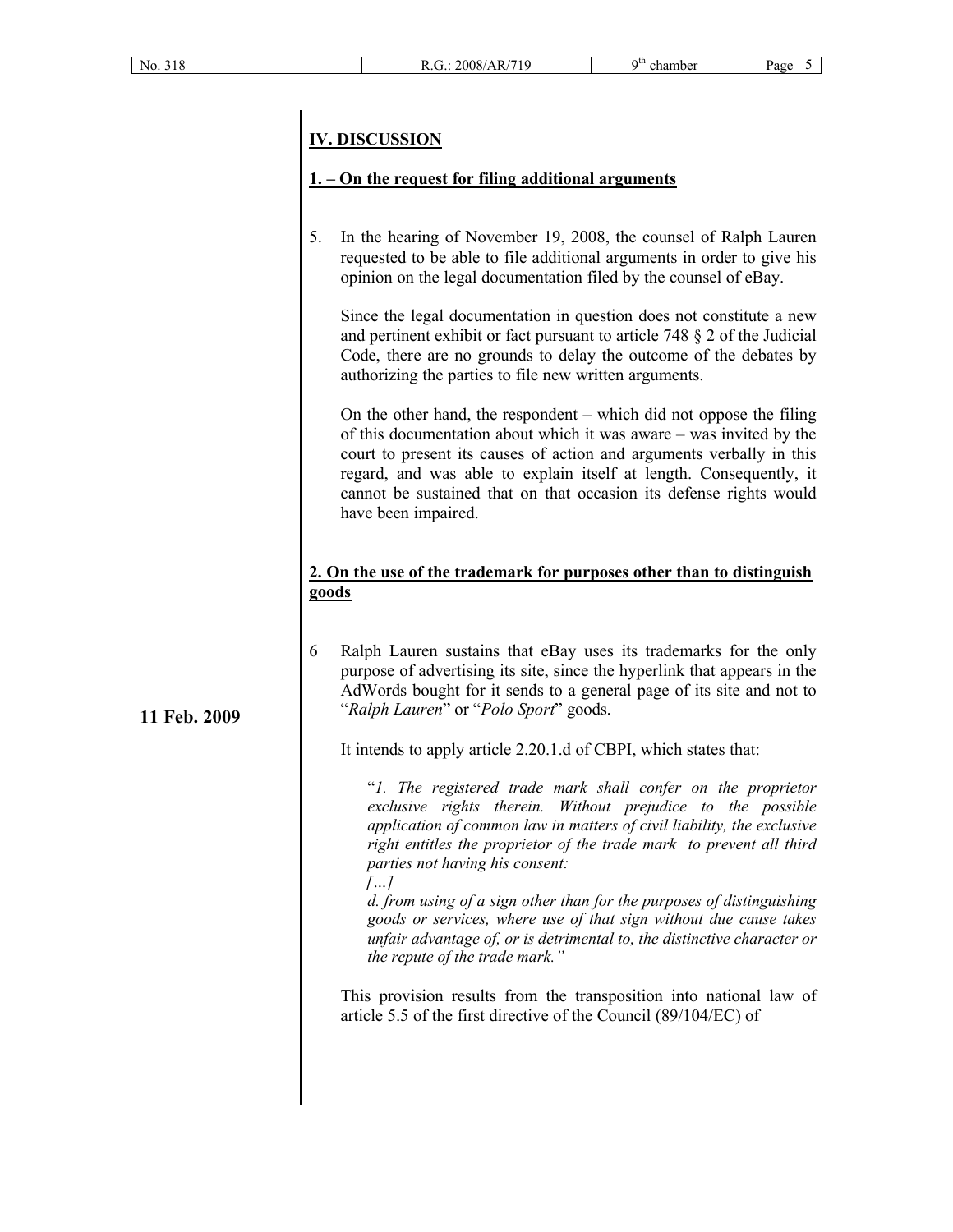21 December 1988, to approximate the laws of the Member States relating to trade marks, which indicates that:

*Paragraphs 1 to 4 [which determine the rights granted to the trademark] shall not affect provisions in any Member State relating to the protection against the use of a sign other than for the purposes of distinguishing goods or services, where use of that sign without due cause takes unfair advantage of, or is detrimental to, the distinctive character or the repute of the trade mark*

Consequently, in a first stage, it is appropriate to verify whether eBay made use of the Ralph Lauren trademarks other than for the purposes of distinguishing the goods.

7. As part of the law previously in force in the Benelux, the Benelux Court of Justice had ruled in its *Daimler-Benz* decision of 20 December 1993 (case A/92/5) that:

> *There is use of the another's trademark in relation to goods pursuant to article 13 A paragraph 1 beginning and subparagraph 1, in connection with the third paragraph LBM, when a person, who is neither the owner nor the licensee of the trademark, uses the trademark for the purpose of informing the public that it trades the goods put on the market under the trademark by the owner or its licensee, if and to the extent that it makes this announcement in a way that causes the public to perceive the use of the trademark as being related to a certain product sold or being offered for sale by it and which, by such use, is distinguished from the goods of another.*

> *However, there is use of another's trademark pursuant to article 13 A paragraph 1 beginning and subparagraph 2, when, by the way the reseller uses the trademark in the aforementioned ad, there is really a possibility to give the public the impression that it uses the trademark to a great extent in order to advertise its own company as such, suggesting a certain quality.*

However, CBPI must be interpreted in light of the Directive 89/104/EC.

In several judgments, the Court of Justice of the European Communities specified what needs to be understood by the use of a trademark for the purpose of distinguishing goods and therefore not "*for other purposes*". Thus, it ruled that:

the use of a trade mark, without the proprietor's authorisation, for the purpose of informing the public that another undertaking carries out the repair and maintenance of goods covered by that mark or that it has specialised or is a specialist in such goods constitutes, in circumstances such as those described in the judgment making the reference, use of the mark within the meaning of Article  $5(1)(a)$  of First Directive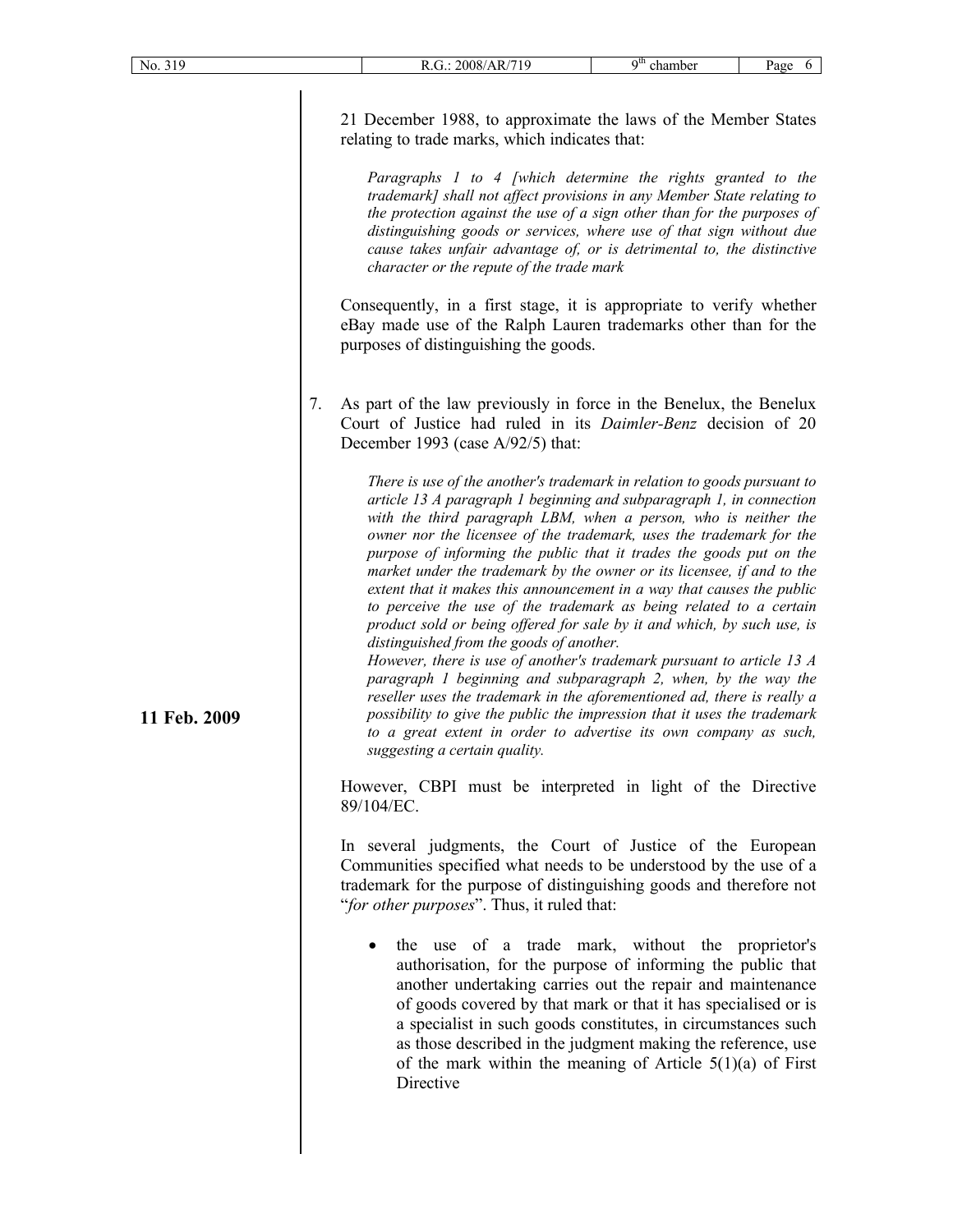| No. 320      | $9th$ chamber<br>R.G.: 2008/AR/719<br>Page<br>7                                                                                                                                                                                                                                                                                                                                                                                                                                                                                                                                                                                                                                                                                                                                                                                                                                                                                                                                                                                                                                                                                                                                                                                                                                                                                                                                                                                                                                                                                                                                                                                                                                                                                                                                                                                                                                                                                                                                                                                                                                                                                                                                                                                                                                                                                                                                                                                                                                                                                                                                                                                                                                                                                                                                                                                                                                                                                                                                                                                                                                                                                          |
|--------------|------------------------------------------------------------------------------------------------------------------------------------------------------------------------------------------------------------------------------------------------------------------------------------------------------------------------------------------------------------------------------------------------------------------------------------------------------------------------------------------------------------------------------------------------------------------------------------------------------------------------------------------------------------------------------------------------------------------------------------------------------------------------------------------------------------------------------------------------------------------------------------------------------------------------------------------------------------------------------------------------------------------------------------------------------------------------------------------------------------------------------------------------------------------------------------------------------------------------------------------------------------------------------------------------------------------------------------------------------------------------------------------------------------------------------------------------------------------------------------------------------------------------------------------------------------------------------------------------------------------------------------------------------------------------------------------------------------------------------------------------------------------------------------------------------------------------------------------------------------------------------------------------------------------------------------------------------------------------------------------------------------------------------------------------------------------------------------------------------------------------------------------------------------------------------------------------------------------------------------------------------------------------------------------------------------------------------------------------------------------------------------------------------------------------------------------------------------------------------------------------------------------------------------------------------------------------------------------------------------------------------------------------------------------------------------------------------------------------------------------------------------------------------------------------------------------------------------------------------------------------------------------------------------------------------------------------------------------------------------------------------------------------------------------------------------------------------------------------------------------------------------------|
| 11 Feb. 2009 | 89/104; Articles 5 to 7 of First Directive 89/104 do not<br>entitle the proprietor of a trade mark to prohibit a third party<br>from using the mark for the purpose of informing the public<br>that he carries out the repair and maintenance of goods<br>covered by that trade mark and put on the market under that<br>mark by the proprietor or with his consent, or that he has<br>specialised or is a specialist in the sale or the repair and<br>maintenance of such goods, unless the mark is used in a way<br>that may create to the impression that there is a commercial<br>connection between the other undertaking and the trade mark<br>proprietor, and in particular that the reseller's business is<br>affiliated to the trade mark proprietor's distribution network<br>or that there is a special relationship between the two<br>undertakings (E.C.J., 23 February 1999, <i>BMW</i> , C-63/97);<br>Article 5(1) of First Council Directive 89/104/EEC of 21<br>٠<br>December 1988 to approximate the laws of the Member<br>States relating to trade marks is to be interpreted as meaning<br>that the proprietor of a trade mark cannot rely on his<br>exclusive right where a third party, in the course of<br>commercial negotiations, reveals the origin of goods which<br>he has produced himself and uses the sign in question solely<br>to denote the particular characteristics of the goods he is<br>offering for sale so that there can be no question of the trade<br>mark used being perceived as a sign indicative of the<br>undertaking of origin. (E.C.J., 14 May 2002, Hölterhof, C-<br>$2/00$ ;<br>the exclusive right conferred by a trade mark was intended to<br>enable the trade mark proprietor to protect his specific<br>interests as proprietor, that is, to ensure that the trade mark<br>can fulfil its functions and that, therefore, the exercise of that<br>right must be reserved to cases in which a third party's use<br>of the sign affects or is liable to affect the functions of the<br>trade mark, in particular its essential function of<br>guaranteeing to consumers the origin of the goods (see Case<br>C-206/01 Arsenal Football Club [2002] ECR I-10273,<br>paragraphs 51 and 54). That is the case, in particular, where<br>the use of that sign allegedly made by the third party is such<br>as to create the impression that there is a material link in<br>trade between the third party's goods and the undertaking<br>from which those goods originate. It must be established<br>whether the consumers targeted, including those who are<br>confronted with the goods after they have left the third<br>party's point of sale, are likely to interpret the sign, as it is<br>used by the third party, as designating or tending to<br>designate the undertaking from which the third party's goods<br>originate (see, to that effect, Arsenal Football Club, cited<br>above, paragraphs 56 and 57). (E.C.J., 16 November 2004,<br>Anheuser-Busch, C-245/02, points 59 and 60);<br>the use is made 'in relation to goods' within the meaning of<br>Article $5(1)(a)$ |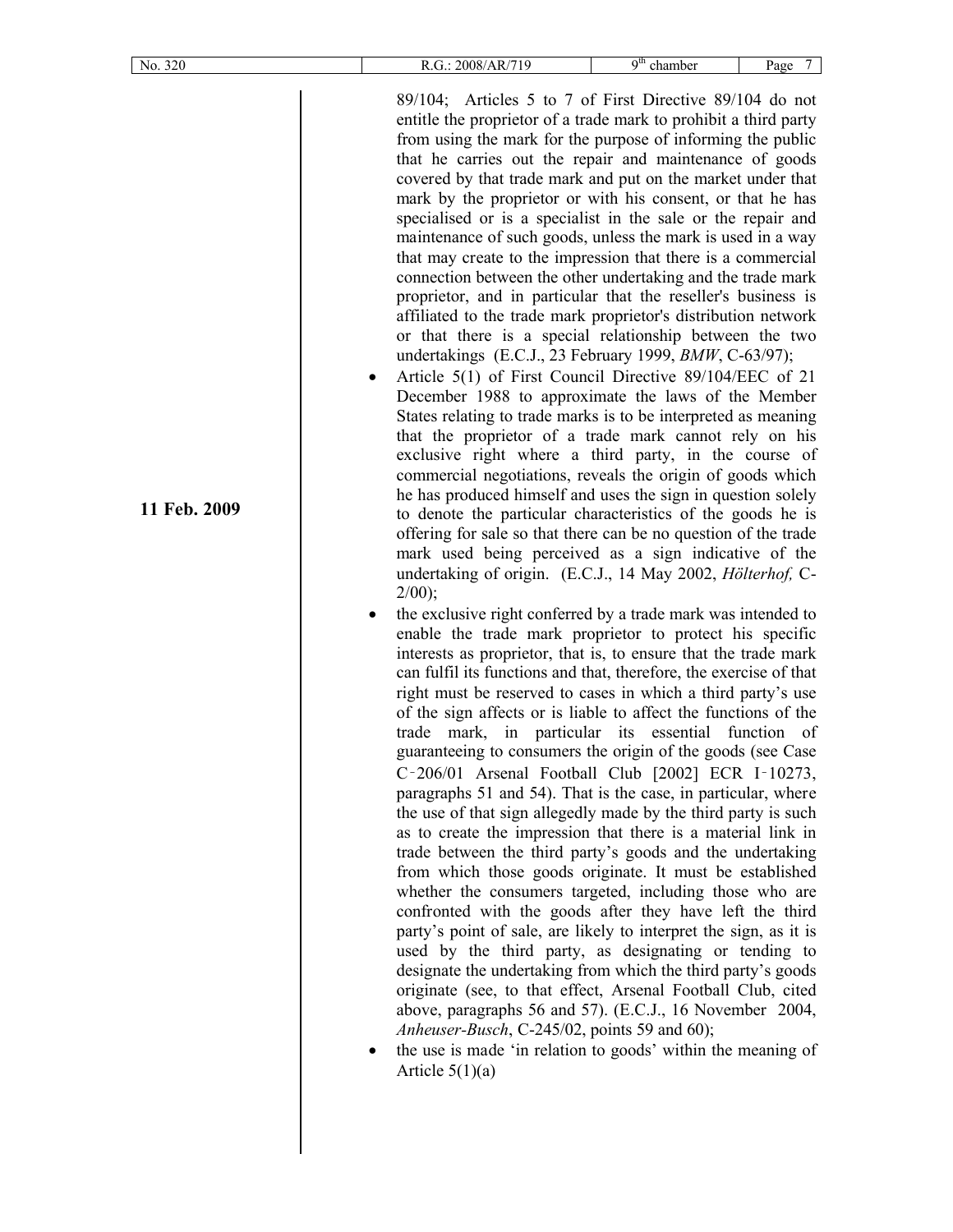| No. 321      | R.G.: 2008/AR/719                                                                                                                                                                                                                                                                                                                                                                                                                                                                                                                                                                                                                                                                                                                                                                                                                                                                                                                                                                                                                                                                                                                                                                                                                                                                                                                                                                                                                                                                                                                                                                                                                                                                                                  | $9th$ chamber | Page 8 |
|--------------|--------------------------------------------------------------------------------------------------------------------------------------------------------------------------------------------------------------------------------------------------------------------------------------------------------------------------------------------------------------------------------------------------------------------------------------------------------------------------------------------------------------------------------------------------------------------------------------------------------------------------------------------------------------------------------------------------------------------------------------------------------------------------------------------------------------------------------------------------------------------------------------------------------------------------------------------------------------------------------------------------------------------------------------------------------------------------------------------------------------------------------------------------------------------------------------------------------------------------------------------------------------------------------------------------------------------------------------------------------------------------------------------------------------------------------------------------------------------------------------------------------------------------------------------------------------------------------------------------------------------------------------------------------------------------------------------------------------------|---------------|--------|
| 11 Feb. 2009 | of the directive when it concerns the affixing of a sign<br>identical to the trade mark onto goods and the offering of the<br>goods, putting them on the market or stocking them for those<br>purposes within the meaning of Article $5(3)(a)$ and (b) of the<br>directive; therefore, the affixing by a third party of a sign<br>identical to a trade mark registered for toys to scale models<br>of vehicles cannot be prohibited under Article $5(1)(a)$ of the<br>directive unless it affects or is liable to affect the functions<br>of that trade mark (E.C.J., 25 January 2007, Adam Opel, C-<br>$48/05$ ;<br>the unauthorised use by a third party of a company name,<br>trade name or shop name which is identical to an earlier<br>mark in connection with the marketing of goods which are<br>identical to those in relation to which that mark was<br>registered constitutes use which the proprietor of that mark is<br>entitled to prevent in accordance with Article $5(1)(a)$ of First<br>Council Directive 89/104/EEC of 21 December 1988 to<br>approximate the laws of the Member States relating to trade<br>marks, where the use is in relation to goods in such a way as<br>to affect or to be liable to affect the functions of the mark.<br>(E.C.J., 11 September 2007, Celine, C-17/06);<br>the use by an advertiser, in a comparative advertisement, of a<br>sign identical with, or similar to, the mark of a competitor for<br>the purposes of identifying the goods and services offered by<br>the latter can be regarded as use for the advertiser's own<br>goods and services for the purposes of Article $5(1)$ and (2) of<br>Directive 89/104 (E.C.J., 12 June 2008, O2, C-533/06) |               |        |
|              | It follows that the use in relation to goods pursuant to article 5.1 of<br>the Directive and therefore article 2.20.1.a of CBPI is interpreted<br>very broadly by the E.C.J., since such use exists when a company is<br>informing the public that it carries out the repair and maintenance of<br>goods covered by that mark, when the use of a trade mark by a<br>company denotes the particular characteristics of the goods it offers,<br>when a company uses the trade mark to promote the sale of scale<br>models of vehicles, when a company uses the trademark in a trade<br>name in connection with the marketing of goods or when a company<br>makes comparative advertising. This use is therefore not limited to<br>the circumstance that the public may perceive the use of the<br>trademark as related to a given good sold or offered for sale by this<br>company.<br>In all these cases, the Court indicated that the use in relation to goods<br>was prohibited only if it affects or is liable to affect the essential<br>functions of the mark of guaranteeing to consumers the origin of the<br>goods or services.                                                                                                                                                                                                                                                                                                                                                                                                                                                                                                                                                                             |               |        |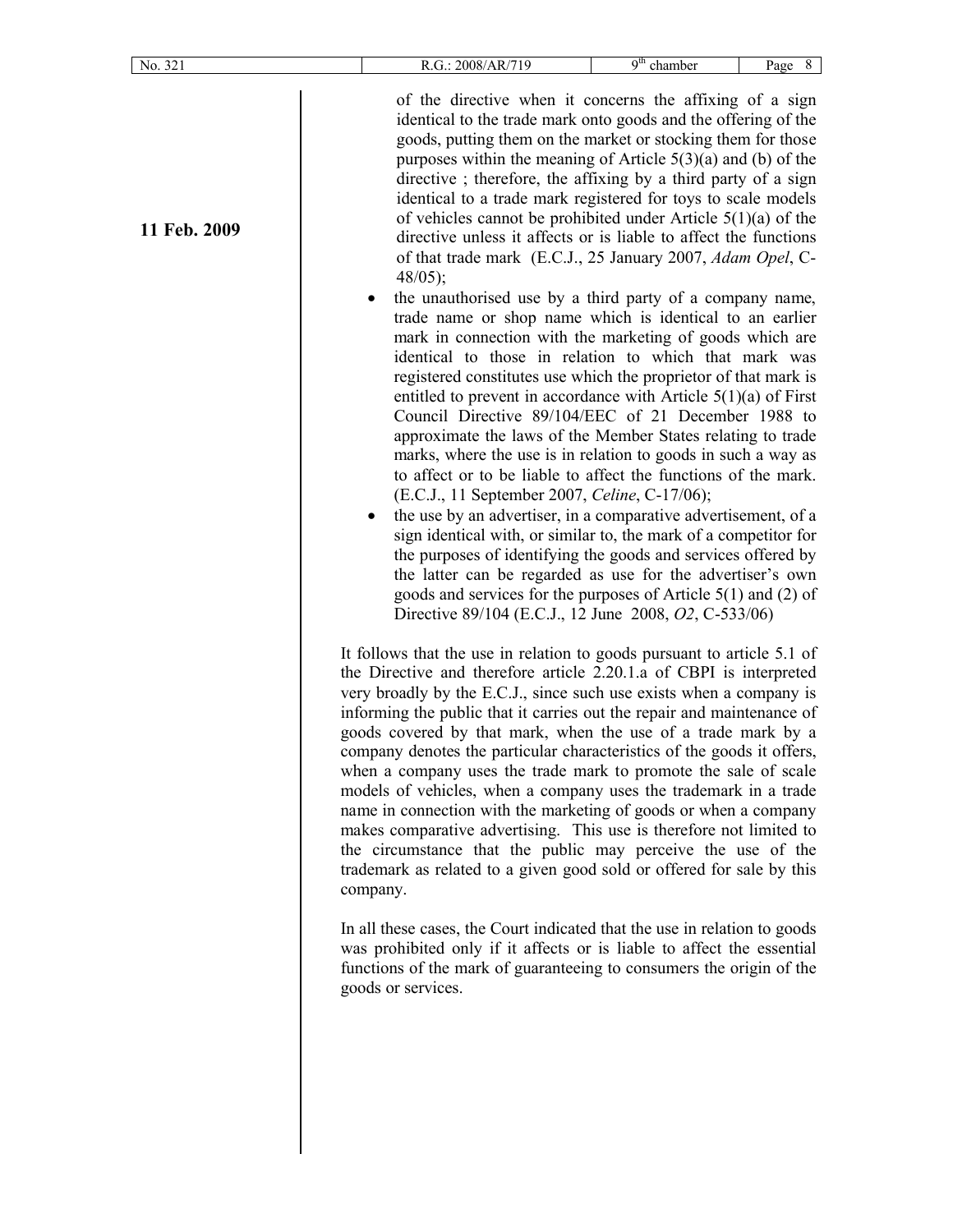**11 Feb. 2009**

8. If an internet user searches on *Google* by typing the words "*Ralph Lauren*" or "*Polo Sport*," it is because he has the intent of finding web pages concerning these goods.

The expressions "*Polo-Sport. A huge choice of great brands. You find everything on eBay!*" and "*Ralph Lauren. All brands available at low prices!*" that appear on the screen of the Google search engine can be understood by the relevant public only as indicating that *Polo Sport* and *Ralph Lauren* goods are offered for sale on the eBay site.

If there were a doubt as to the perception of the public, it is certainly dispelled by the insertion of the following text, at the bottom of the *Clothing & Accessories* page to which the hyperlink sends, where references are made to numerous brand products (which the court pointed out) and which can be found on the site, including *Ralph Lauren* products:

*eBay is the most popular internet fashion site, and a great resource for fashionable, designer clothing, shoes and accessories. Looking for a Longchamps purse, a Ralph Lauren top, or Seven jeans? eBay has an unbeatable selection for incredible prices on all of your favorite brands; from great staples like Mer du Nord, Donaldson, Sarah Pacini and Esprit to hip items from Diesel, Bikkembergs and Dolce & Gabbana, to couture pieces from Prada, Armani, Fendi and Marc Jacobs. eBay even has an amazing selection of one-of-a-kind vintage items. You can find wholesale clothing lots, affordable basics, and haute couture designer wear for men, women and children on eBay. The Apparel Buying Guide can help you pick the right shoes, purse, pants, skirt, sweater, top or coat -- you name it! Now it is easier than ever to shop on eBay. You can make your choice among the various categories, such as women's' clothing, lingerie and swimsuits, accessories for men and women, body care products or enter directly into the search engine Lacoste, Tommy Hilfiger, Pauline B. and many others. The descriptions will also help you select your items by size, material and color. Are you searching for the latest fashionable bag and the latest trendy jeans? Many of our listings have an immediate purchase option, which lets you buy instantly your latest leather boots, your Nathan bag and the Burberry scarf that completes your outfit to perfection. So start shopping now!*

9. It is therefore established, in the case at hand, that the use by eBay of the *Ralph Lauren* and *Polo Sport* trademarks has the essential function of identifying the goods sold on its site and distinguishing them from the other goods sold on this site.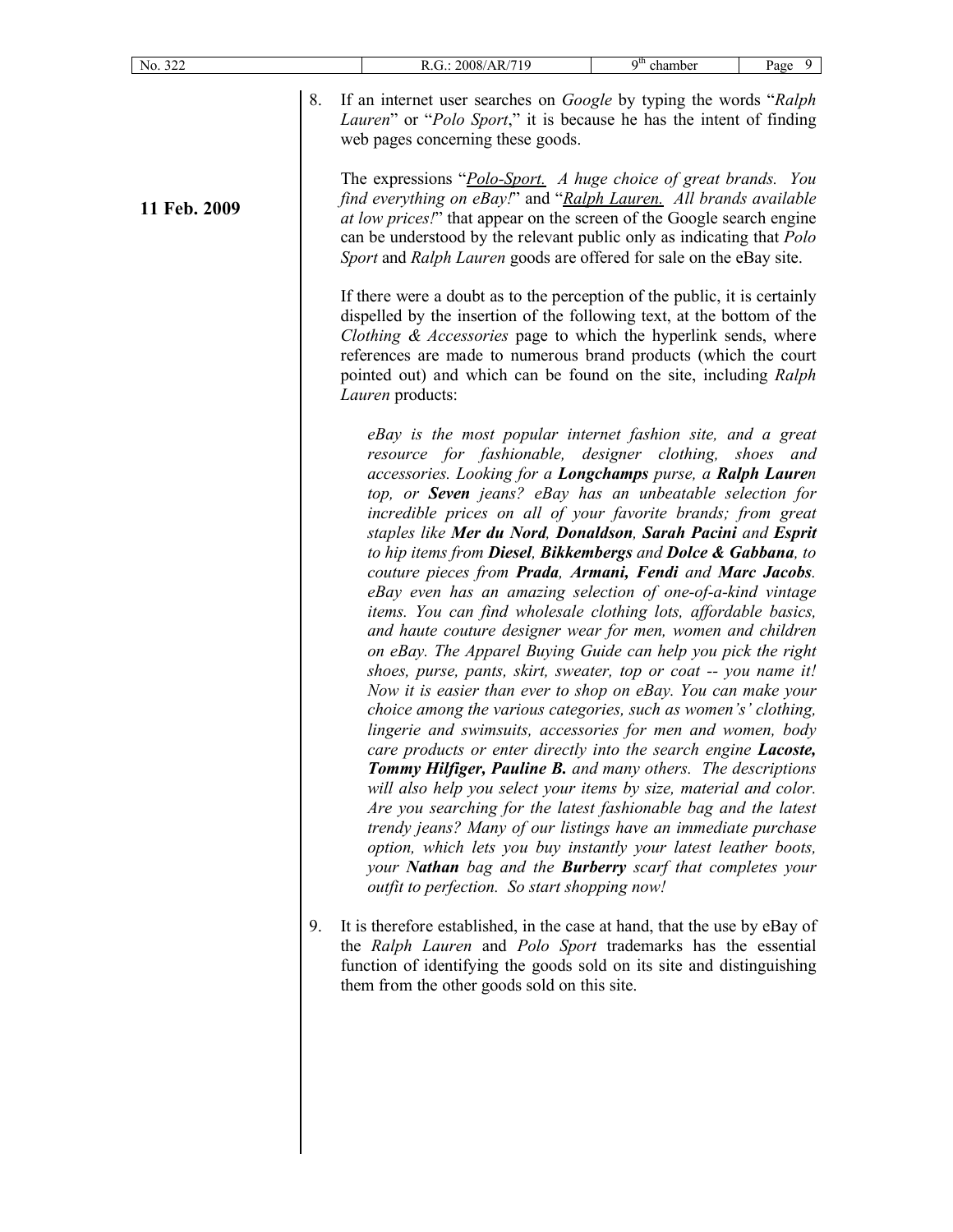|--|--|--|

**11 Feb. 2009**

The mere fact that the consumer is warned that such brand products are likely to be purchased on eBay does not imply that he believes that eBay is the seller, especially since the relevant public, which is used to this type of transactions, knows that eBay is only an intermediary and that the sale takes place directly between the seller and the buyer. In any case, nothing prohibits a third party user of the trademark, such as an intermediary or provider of related goods and services, from using it to distinguish the product, provided it does not affect the essential function of the trademark. Under no circumstances can the consumer believe that such use is intended to distinguish the eBay company itself from another company.

It does not matter that the internet user is not immediately sent to the page where *Ralph Lauren* and *Polo Sport* brand products are offered, since it is enough for him to retype the same keyword in the search field inserted in the *Clothing & Accessories* page to be sent to the specific page. It cannot be deduced from this mere circumstance that eBay intended as a priority to advertise its own company. In fact, eBay declared to be ready, without any prejudicial acknowledgment, to send the internet user directly to the specific ads, without going through the general page of the corresponding category, and the Court records this.

Equally, it is not because eBay buys as *AdWords* keywords reproducing well-known trademarks that we must deduce that it intended as a priority to advertise its site by using the advertising function of these trademarks. Since well-known brand products are offered for sale on the eBay site, eBay may legitimately buy the corresponding *AdWords*, which allows it to inform the internet users of the possibility to buy these products through it. eBay may also legitimately choose itself the *AdWords*, since it has all the sales statistics and therefore is in the best position to know the needs of the buyers.

10. To the extent that it is based on article 2.20.1.d of CBPI, the Ralph Lauren's claim is not well founded, since eBay did not use the trademark other than for the purposes of distinguishing goods or services.

Moreover, the use by eBay of the trademarks to identify products is not otherwise criticized by Ralph Lauren, especially based on article 2.20.1.a of CBPI.

The appeal on this point is well founded.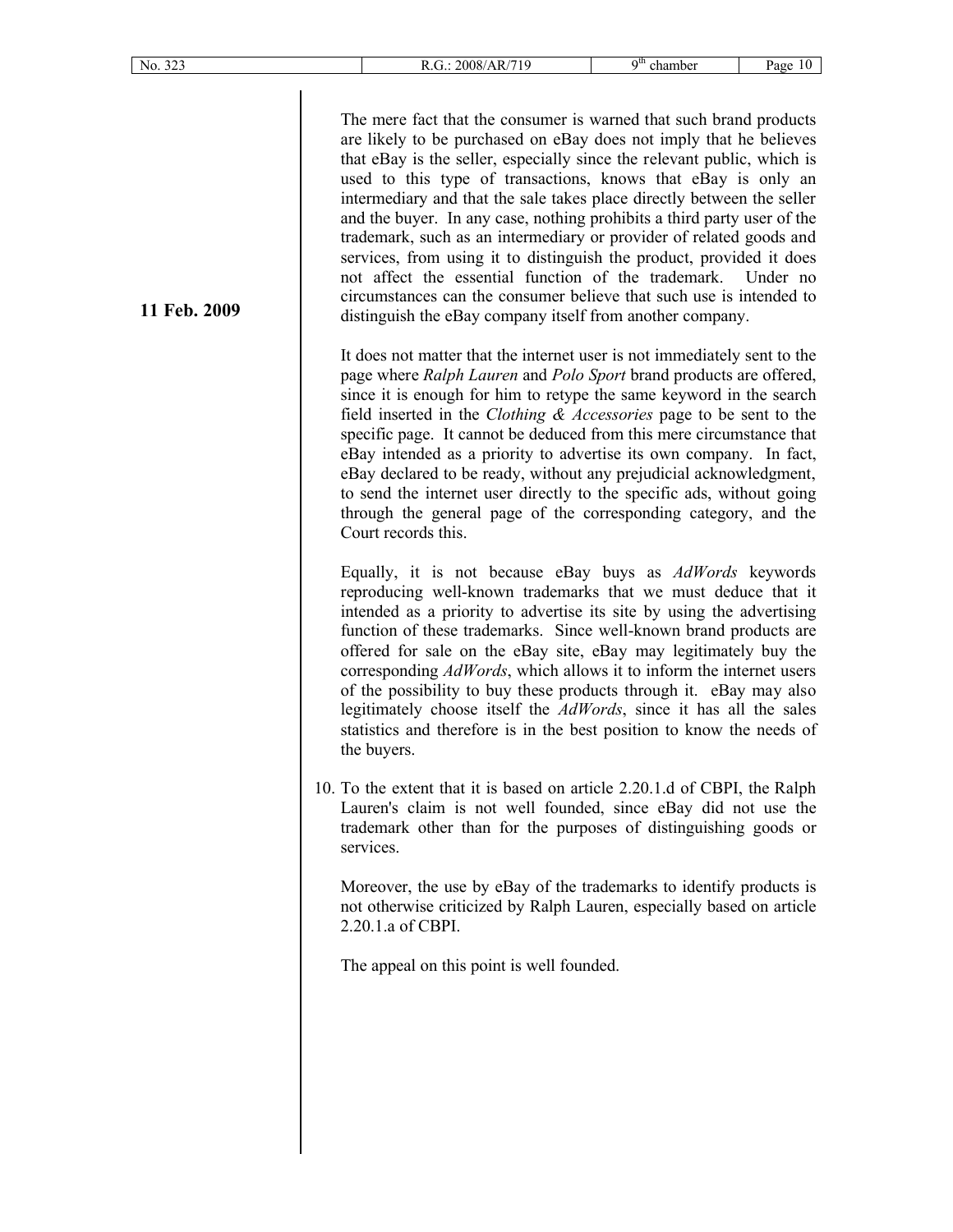**11 Feb. 2009**

# **3.- On the use not in line with honest practices in commercial matters**

11. Secondarily, Ralph Lauren invokes article 2.23.1.b of CBPI (which is the transposition of article 6.1.b of Directive 89/104) under which the trade mark shall not entitle the proprietor to prohibit a third party from using, in the course of trade indications concerning the kind, quality, quantity, intended purpose, value, geographical origin, the time of production of goods or of rendering of the service, or other characteristics of goods or services […] provided he uses them in accordance with honest practices in industrial or commercial matters.

It argues that given the circumstances under which eBay used the trademark, the Court should decide that such use is not in accordance with honest practices in industrial or commercial matters.

12. It does not result from the exhibits that can be examined by the Court that eBay would have used the trademark as indication concerning the kind, quality, quantity, intended purpose, value, geographical origin, the time of production of goods or of rendering of the service, or other characteristics of goods or services.

eBay uses the trademarks to distinguish the goods put up for sale on its site.

Consequently, Ralph Lauren's secondary claim, based on this provision, is not well-founded. Therefore, there is no need to examine the whether the use was in accordance with honest practices in industrial or commercial matters.

In any event, Ralph Lauren does not establish that the *Ralph Lauren* and *Polo Sport* brand products offered for sale on eBay would be counterfeit. Based on the existence of an alleged counterfeit of *Lancôme* products, Ralph Lauren limits itself in reality to affirming, in a general way and through a sophistic reasoning, that many articles that are sold on this platform would be counterfeit, since the eBay system would be particularly attractive to selling counterfeit products, because of the use of a pseudonym by the sellers and a market that goes beyond borders.

The subsidiary claim on this point is not well founded.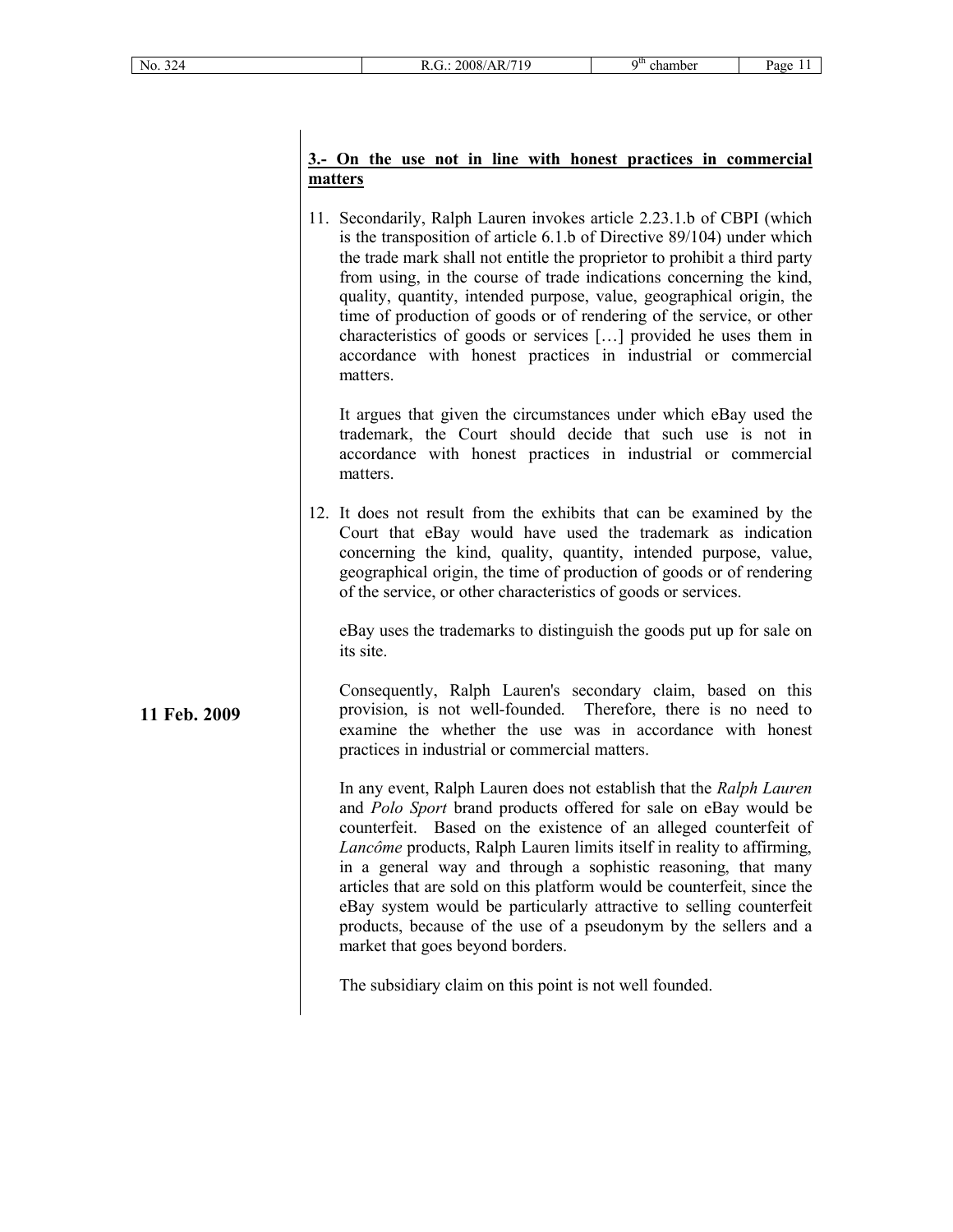# **4.- Costs**

13. Given the complex character of the case, the two parties agree to establish the amount of the appeal proceedings costs at  $10,000 \text{ } \epsilon$ .

# **V.- HOLDING**

**On these grounds, the court,**

- **1. States that the appeal is admissible and founded and the subsidiary petition of Ralph Lauren unfounded.**
- **2. Reverses the judgment rendered, except to the extent that it calculated the proceeding costs.**
- **3. Ruling again;**

**Gives note to eBay that it declares to be ready, without any prejudicial acknowledgment, to send the internet user directly to the specific ads for the sale of** *Ralph Lauren* **and** *Polo Sport* **brand products without going through the general page of the corresponding category;**

**States that the Ralph Lauren's claim is not well founded and dismisses it.**

- **4. Orders Ralph Lauren to pay the costs of both proceedings. The**  appeal costs of eBay total  $186 \text{ } \in +10,000 \text{ } \in$ .
- **11 Feb. 2009** So judged by:

Henry MACKELBERT, judge acting as president, Marie-Francoise CARLIER, judge, Marielle MORIS, judge

[signature] M. MORIS [signature] M.-F. CARLIER [signature] H. MACKELBERT